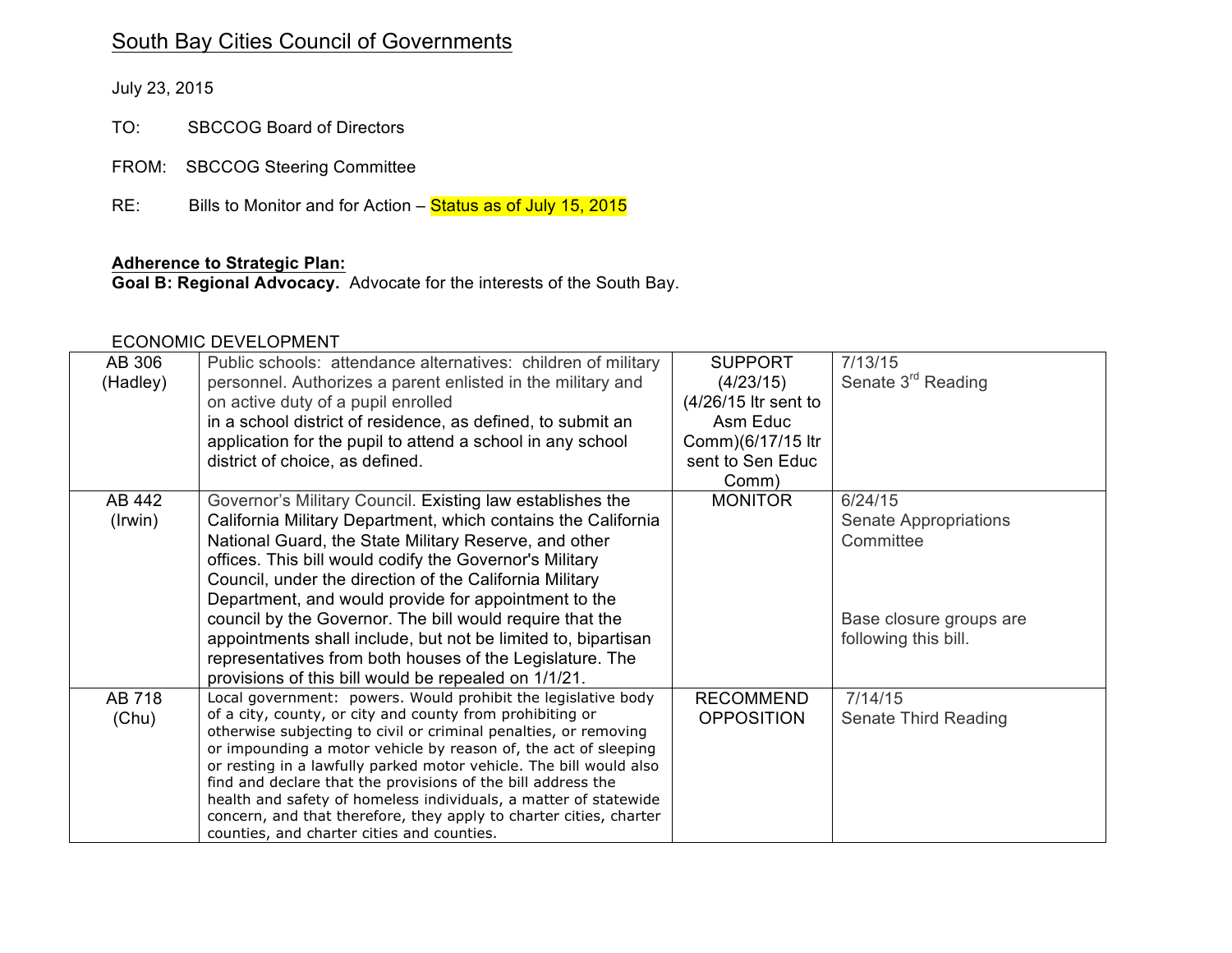| AB 907         | Career training: adult students. Would authorize the             | <b>RECOMMEND</b>  | 6/11/15                             |
|----------------|------------------------------------------------------------------|-------------------|-------------------------------------|
| (Burke)        | Superintendent of Public Instruction to certify, by name, any    | <b>SUPPORT</b>    | <b>Senate Education Committee</b>   |
|                | regional occupational center or program, county office of        |                   |                                     |
|                | education, or adult education program, that provides a           |                   |                                     |
|                | program of training to prepare adult students for gainful        |                   |                                     |
|                | employment in a recognized occupation, to legally authorize      |                   |                                     |
|                | the center, program, or office to provide an educational         |                   |                                     |
|                | program beyond secondary education, as specified.                |                   |                                     |
| AJR #11        | Relative to military bases. Memorializes the President and       | <b>SUPPORT</b>    | 6/23/15                             |
| (Burke &       | the Congress of the United States, to not only recognize the     | (4/23/15)         | Chaptered                           |
| Atkins - Allen | unique military value of California's defense installations,     | (Ltr sent 5/1/15) |                                     |
| is co-author)  | but also continue to consider all of the following:              |                   |                                     |
|                | (a) California's unparalleled land, air, and sea ranges that     |                   |                                     |
|                | provide the ability to train all types of forces, year round, in |                   |                                     |
|                | every type of warfare effectively, efficiently & economically.   |                   |                                     |
|                | (b) California's strategic location in the Pacific Theater is    |                   |                                     |
|                | critical in executing the National Defense Strategy strategic    |                   |                                     |
|                | shift to the Pacific region by allowing for rapid deployment to  |                   |                                     |
|                | trouble spots in Asia. (c) California's ability to recruit and   |                   |                                     |
|                | train highly skilled and educated personnel.                     |                   |                                     |
|                | (d) Existing synergies between military installations and the    |                   |                                     |
|                | private sector. (e) Economic impact on existing                  |                   |                                     |
|                | communities in the vicinity of military installations.           |                   |                                     |
|                | (f) Our incomparable quality of life, which enhances             |                   |                                     |
|                | personnel retention. (g) The vast intellectual capital that      |                   |                                     |
|                | has been developed in California since World War II.             |                   |                                     |
|                | (h) The disproportionate sacrifices California has endured in    |                   |                                     |
|                | previous BRAC rounds.                                            |                   |                                     |
| <b>SB 786</b>  | Adult education: Adult Education Block Grant Program. Existing   | <b>RECOMMEND</b>  | <b>Assembly Education Committee</b> |
| (Allen)        | law establishes the Adult Education Block Grant Program          | <b>SUPPORT</b>    | Hearing Date: 7/15/15               |
|                | under the administration of the Chancellor of the California     |                   |                                     |
|                | Community Colleges and the Superintendent of Public              |                   |                                     |
|                | Instruction. This bill would provide that the chancellor and     |                   |                                     |
|                | the Superintendent, with the advice of the executive             |                   |                                     |
|                | director, (1) certify the amount of state funds required to be   |                   |                                     |
|                | expended for adult education by joint powers authorities         |                   |                                     |
|                | consisting of one or more community colleges, school             |                   |                                     |
|                | districts, or county offices of education, or a combination of   |                   |                                     |
|                | these, (2) apportion an amount to each of these joint            |                   |                                     |
|                | powers authorities in accordance with the same formula,          |                   |                                     |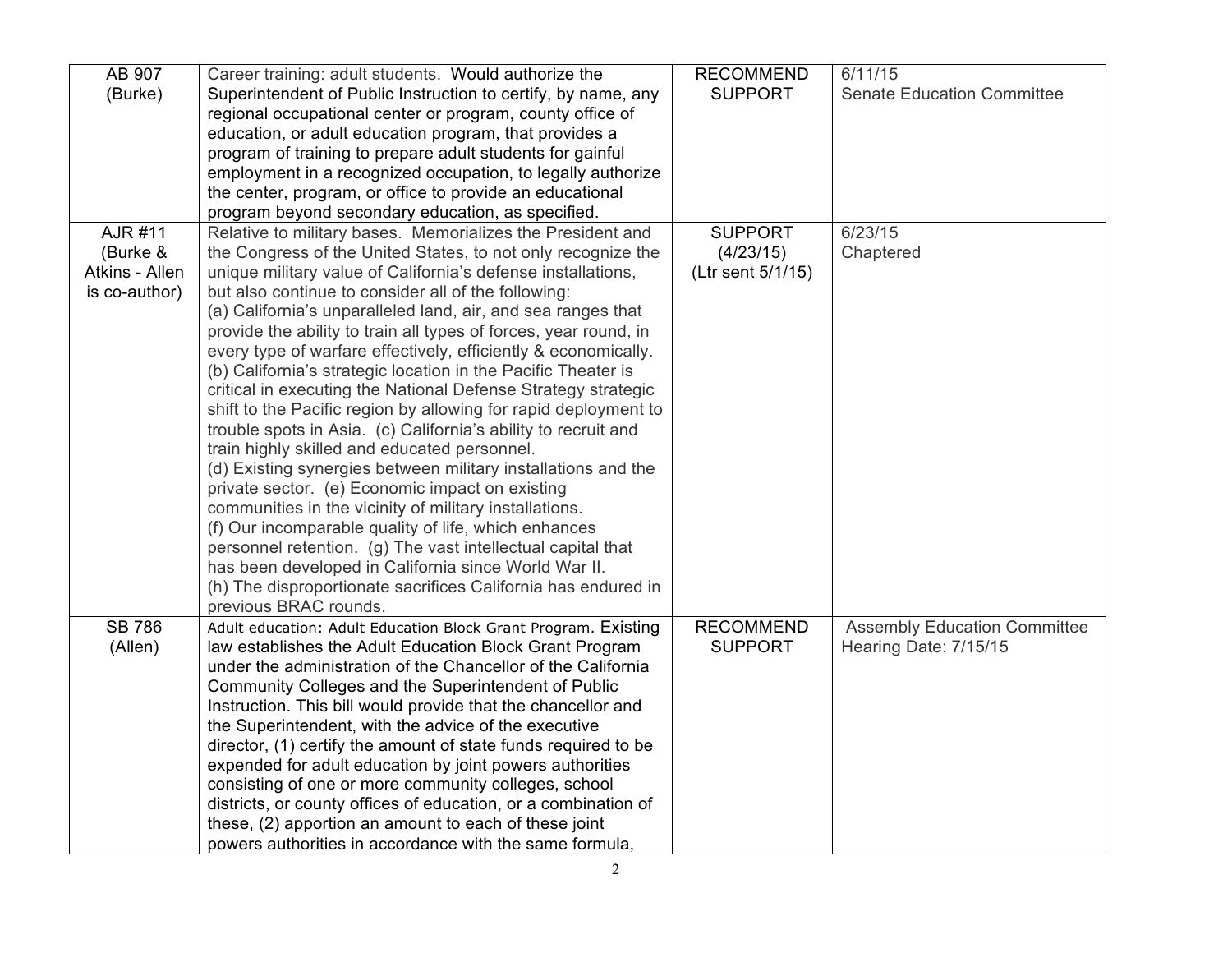| and (3) allocate to each consortium the funds that remain     |  |
|---------------------------------------------------------------|--|
| after this apportionment, as specified. In regard to these    |  |
| joint powers authorities, the deadlines in existing law would |  |
| not apply.                                                    |  |

### ELECTION PROCESS

| AB 347     | Los Angeles County City Selection Committee. Streamlines    | <b>SUPPORT</b>    | 7/13/15                        |
|------------|-------------------------------------------------------------|-------------------|--------------------------------|
| (Chang)    | the LA County City Selection Committee quorum process by    | (4/23/15)         | Senate 3 <sup>rd</sup> Reading |
|            | specifying that if the Mayor is not present at the meeting, | (Ltr sent to Asm. |                                |
|            | then another member of that council can vote, based on      | 5/1/15 & Ltr sent |                                |
| seniority. |                                                             | to Sen. Gov &     |                                |
|            |                                                             | Finance 6/1/15)   |                                |

### ENVIRONMENT

| AB 779   | Environmental quality: transit priority areas. AMENDED          | <b>OPPOSE</b>  | 7/7/15                              |
|----------|-----------------------------------------------------------------|----------------|-------------------------------------|
| (Garcia) | 6/1/15. This bill would-authorize the Office of Planning and    | (6/25/15)      | <b>Senate Environmental Quality</b> |
|          | Research to determine that transportation impacts for           |                | Committee                           |
|          | residential and mixed-use projects in transit priority          |                |                                     |
|          | areas do not meet the threshold of significance.                |                |                                     |
|          | "Transit priority area" means an area within one-half           |                |                                     |
|          | mile of a major transit stop that is existing or planned,       |                |                                     |
|          | if the planned stop is scheduled to be completed                |                |                                     |
|          | within the planning horizon included in a                       |                |                                     |
|          | Transportation Improvement Program adopted pursuant             |                |                                     |
|          | to Section 450.216 or 450.322 of Title 23 of the Code of        |                |                                     |
|          | <b>Federal Regulations.</b>                                     |                |                                     |
| SB 32    | California Global Warming Solutions Act of 2006:                | <b>MONITOR</b> | <b>Assembly Natural Resources</b>   |
| (Pavley) | emissions limit. This bill would require the State Air          |                | Committee                           |
|          | Resources Board to approve a statewide greenhouse gas           |                | Hearing Date: 7/13/15               |
|          | emissions limit that is equivalent to 80% below the 1990        |                |                                     |
|          | level to be achieved by 2050, as specified. The bill would      |                |                                     |
|          | authorize the state board to adopt interim greenhouse gas       |                |                                     |
|          | emissions level targets to be achieved by 2030 and 2040.        |                |                                     |
|          | The bill also would state the intent of the Legislature for the |                |                                     |
|          | Legislature and appropriate agencies to adopt                   |                |                                     |
|          | complementary policies that ensure the long-term                |                |                                     |
|          | emissions reductions advance specified criteria.                |                |                                     |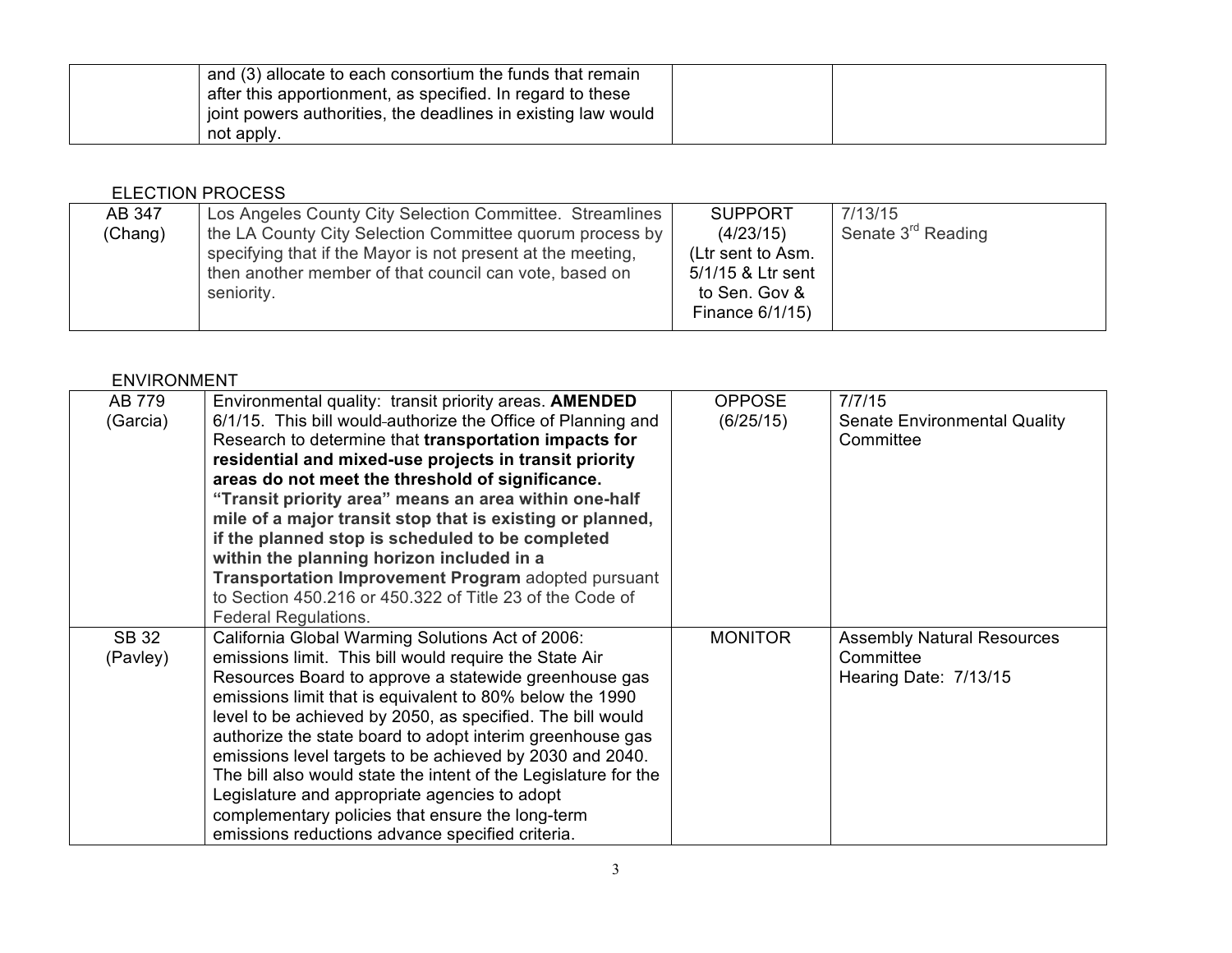| SB 485      | County of Los Angeles: sanitation districts. Authorizes      | <b>SUPPORT</b>            | <b>Assembly Local Government</b> |
|-------------|--------------------------------------------------------------|---------------------------|----------------------------------|
| (Hernandez) | specified sanitation district in LA County to acquire,       | (4/23/15)                 | Committee                        |
|             | construct, operate, maintain, and furnish facilities for the | (Ltr sent to Sen.         | Hearing Date: 7/15/15            |
|             | diversion, management, and treatment of stormwater and       | $5/1/15$ & to Asm         |                                  |
|             | dry weather runoff, the discharge of the water to the        | <b>Local Gov Comm</b>     |                                  |
|             | stormwater drainage system and the beneficial use of the     | $6/1/15$ , $2nd$ Itr sent |                                  |
|             | water.                                                       | 7/13/15 re:               |                                  |
|             | Amended: would require a district to consult with the        | amendment)                |                                  |
|             | Los Angeles County Flood Control District, or the            |                           |                                  |
|             | relevant watermaster or water replenishment district         |                           |                                  |
|             | prior to initiating a stormwater or dry weather runoff       |                           |                                  |
|             | program within the boundaries of an adjudicated              |                           |                                  |
|             | groundwater basin or within the service area of a water      |                           |                                  |
|             | replenishment district, as applicable.                       |                           |                                  |

## **TRANSPORTATION**

| ACA 4     | Local government transportation projects: special taxes:       | <b>SUPPORT</b>    | Assembly Revenue and Taxation |
|-----------|----------------------------------------------------------------|-------------------|-------------------------------|
| (Frazier) | voter approval. The California Constitution conditions the     | (5/25/15)         | Committee                     |
|           | imposition of a special tax by a city, county, or special      | (Ltr to Asm Rev & | Hearing Date: 7/13/15         |
|           | district upon the approval of 2/3 of the voters of the city,   | Tax sent 6/1/15)  |                               |
|           | county, or special district voting on that tax, except that    |                   |                               |
|           | certain school entities may levy an ad valorem property tax    |                   |                               |
|           | for specified purposes with the approval of 55% of the         |                   |                               |
|           | voters within the jurisdiction of these entities. This measure |                   |                               |
|           | would provide that the imposition, extension, or increase of   |                   |                               |
|           | a special tax by a local government for the purpose of         |                   |                               |
|           | providing funding for local transportation projects, as        |                   |                               |
|           | defined, requires the approval of 55% of its voters voting on  |                   |                               |
|           | the proposition. The measure would also make conforming        |                   |                               |
|           | and technical, nonsubstantive changes. This measure            |                   |                               |
|           | would also provide that it shall become effective              |                   |                               |
|           | immediately upon approval by the voters and shall apply to     |                   |                               |
|           | any local measure imposing, extending, or increasing a         |                   |                               |
|           | special tax for local transportation projects submitted at the |                   |                               |
|           | same election.                                                 |                   |                               |